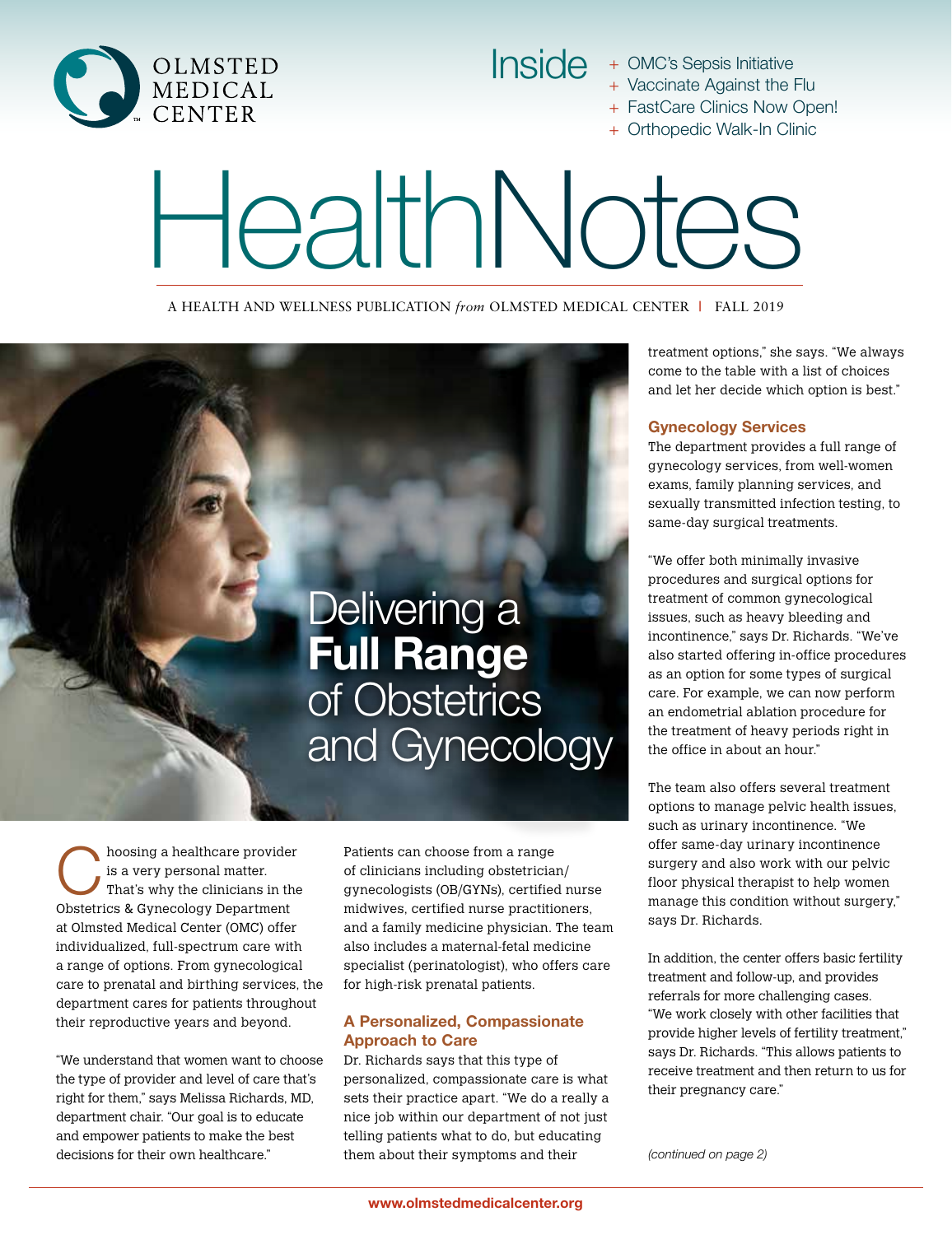## Olmsted Medical Center's Sepsis Initiative

Imsted Medical Center<br>
(OMC) is taking initiatively<br>
to catch and actively (OMC) is taking initiative prevent suspected sepsis cases, creating workgroups focused on sepsis, and improving protocols and education related to sepsis. Sepsis can occur unpredictably and progress quickly. Therefore, understanding how to best diagnose



and manage sepsis is of the utmost importance. OMC's initiative to prevent sepsis is a significant advancement in the healthcare field.

A sepsis workgroup was formed to review and maintain evidencebased guidelines consistent with the highest standards of sepsis treatment. They then developed these guidelines into protocols and integrated them into OMC's practice.

By also utilizing evidence-based medicine and working closely with the Minnesota Hospital Association, OMC has developed education and training related to sepsis as a way to continue providing safe and quality care for our patients.

#### What Is Sepsis?

Sepsis is when the body reacts to an infection that you already have with a severe inflammatory response. Without timely treatment, sepsis can rapidly lead to tissue damage, organ failure, and death.

#### Timing Is Everything

Because the first six hours are a critical period in the treatment of sepsis, the three-and six-hour sepsis interventional models are part of OMC's standard practice. These models contain all of the therapeutic goals to be completed within the first three and six hours of sepsis recognition and have shown to improve health outcomes and reduce overall mortality. Anyone can get an infection, and almost any infection can lead to sepsis. Patient populations that have a higher likelihood of developing sepsis include those with chronic conditions such as diabetes, kidney disease, lung disease, or cancer.

#### What Can I Do?

You can get ahead of sepsis by asking your healthcare provider about how you can prevent infections, like taking good care of chronic conditions or practicing good hygiene.

#### *(continued from page 1)*

Clinical social workers are on staff to provide counseling for women who need it. When necessary, the team also collaborates with other departments. "We really take a team approach to care," says Dr. Richards.

#### Prenatal and Obstetric Services

Giving women choices is also a big part of the care offered to prenatal patients. "At OMC, we have a collaborative practice between the OB/GYNs midwifery team and family practice providers, so patients get to choose their care provider, when appropriate," says

Dr. Richards. "Women should be empowered to see the clinician they want who is appropriate for them."

OMC's Women's Health Pavilion opened in 2014. With the opening, the BirthCenter moved from the hospital to its new location on the second floor of the Women's Health Pavilion. The BirthCenter features spacious delivery rooms, whirlpool tubs, walk-in showers for women who have C-sections, pleasing colors, and curved hallways. "The BirthCenter was specifically designed as a comfortable place for women to give birth, with all the comforts of home," says Dr. Richards.



During labor and delivery, choices are also abundant. The midwifery practice offers water births, and the



BirthCenter provides a variety of pain medication options, including nitrous oxide and epidurals.

As a group, the department boasts low C-section rates. "Our nurse midwifery practice has a 6 percent primary C-section rate, and our practice as a whole had an 8 percent rate in 2018, which is well below the national average," says Dr. Richards. "That's unheard of."

The clinic nursing staff helps play a big role in making women feel comfortable and coordinating care between clinicians. "The one-to-one labor support provided by nursing staff ensures the patient and healthcare team are providing the best care possible," says Dr. Richards. "The idea behind our department is that we're all working together to provide care that is totally patient-centered."

To find out more, visit **olmmed.org/clinical-services/ womens-health/gynecology**.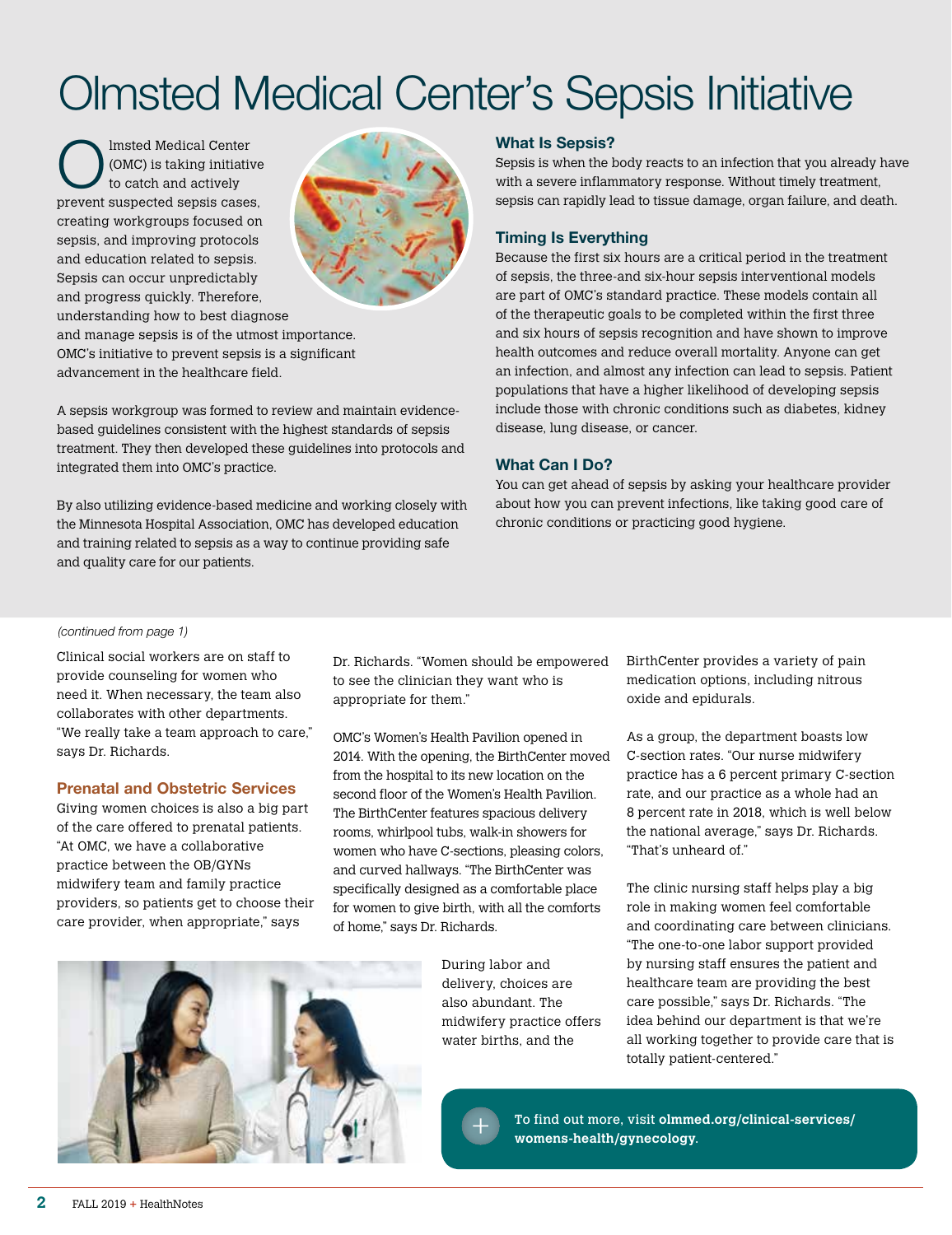## Everyone Needs to be Vaccinated Against the Flu

hile influenza viruses, otherwise known as flu viruses, are detected year-round in the United States, flu activity is most common starting in the fall and can last till late spring, according to the CDC. The flu is an easily spread respiratory tract infection. It is caused by a virus and usually starts abruptly with fever, muscle aches, sore throat, and a cough.

#### What Type of Influenza Vaccination Should You Receive



| <b>Ages</b>                   | Reason to get vaccinated this flu season                                                                                                                                                                                                                                                                                                                                                 | <b>The Party Company's Company</b><br><b>Vaccine Recommended</b>                                                                                                                                                                                                                                                                                                                                   |
|-------------------------------|------------------------------------------------------------------------------------------------------------------------------------------------------------------------------------------------------------------------------------------------------------------------------------------------------------------------------------------------------------------------------------------|----------------------------------------------------------------------------------------------------------------------------------------------------------------------------------------------------------------------------------------------------------------------------------------------------------------------------------------------------------------------------------------------------|
| 6 months-<br>age 49           | Each year, the health and well-being of children,<br>their families, and others are tested and strained<br>due to the flu. Annual influenza vaccination is the<br>best method for preventing flu and its potentially<br>severe complications in those such as children<br>and those with compromised immune systems.                                                                     | • Fluzone Quad (4-STRAIN)-given as an injection<br>and made with inactivated flu virus. It contains the<br>three most common influenza strains predicted to<br>circling, plus an additional strain.<br><b>Flumist Quad (LAIV4)</b> -is given as a nasal mist.<br>$\bullet$<br>It is a live virus and is approved for children two<br>years of age and older and adults through the age<br>of $49.$ |
| <b>Adults 50-64</b>           | Adults 50 and older are 6-10 times more like to<br>suffer a heart attack within the first 3-7 days after<br>getting the flu and they are eight times more likely<br>to suffer a first stroke in the first three days after<br>getting the flu. Adults with diabetes who have the<br>flu are three times more likely to be hospitalized<br>and are two times the increased risk of death. | <b>Flublok Quad (Recombinant)</b> is given as an<br>$\bullet$<br>injection and is produced without the use of the<br>chicken eggs.*                                                                                                                                                                                                                                                                |
| <b>Adults 65</b><br>and older | Studies have shown that flu is linked to<br>major causes of hospitalizations in adults<br>65 and older including pneumonia, COPD,<br>heart disease, and stroke.                                                                                                                                                                                                                          | • Fluzone High Dose (3-STRAIN)-given as an<br>injection. Contains four times the antigen (the<br>part of the vaccine that helps the body build up<br>protection against the flu viruses) and is intended<br>to give this age group a better immune response<br>and better protection from the flu.                                                                                                 |

If you have questions about the flu vaccine, contact your primary care provider.

\* FluBlok is a recombinant flu vaccine. This means it is produced using a method that does not require an egg-grown vaccine virus and does not use chicken eggs in the production process. Currently, this vaccine is the only egg-free vaccine on the U.S. market. New studies have shown that FluBlok Quad vaccine is proven to prevent more cases of influenza in adults 50 years and older compared with the standard-dose equivalent inactivated influenza vaccine. OMC is recommending the use of the FluBlok for adult's ages 50-64 years old during the 2019-2020 flu season due to its increased protection in this age group.

### OMC's FastCare Clinics Now Open!

OMC is pleased to announce that both FastCare North and FastCare South are now open in new locations!

FastCare North is now part of Elton Hills Plaza, where OMC's Rehabilitation Services is located. FastCare South is located in the Crossroads Plaza near Walgreens and across from the Olmsted County Fairgrounds on Highway 63 (South Broadway).

You and your family, including children 18 months and older, can get quick care at our FastCare clinics for common illnesses and nonemergency injuries. You don't need an appointment or even need to be an OMC patient to take advantage of this quality care option!

FastCare North and FastCare South are open Monday–Friday 8:30 AM-8 PM and Saturday-Sunday 9 AM-5 PM. Both FastCare clinics are closed on holidays. Your FastCare visit costs \$55, and we can bill your insurance. Extra changes apply for vaccinations and lab services.



For more information about OMC's FastCare services, go to **www.olmmed.org/clinical-services/convenience-care/fastcare-clinics**.